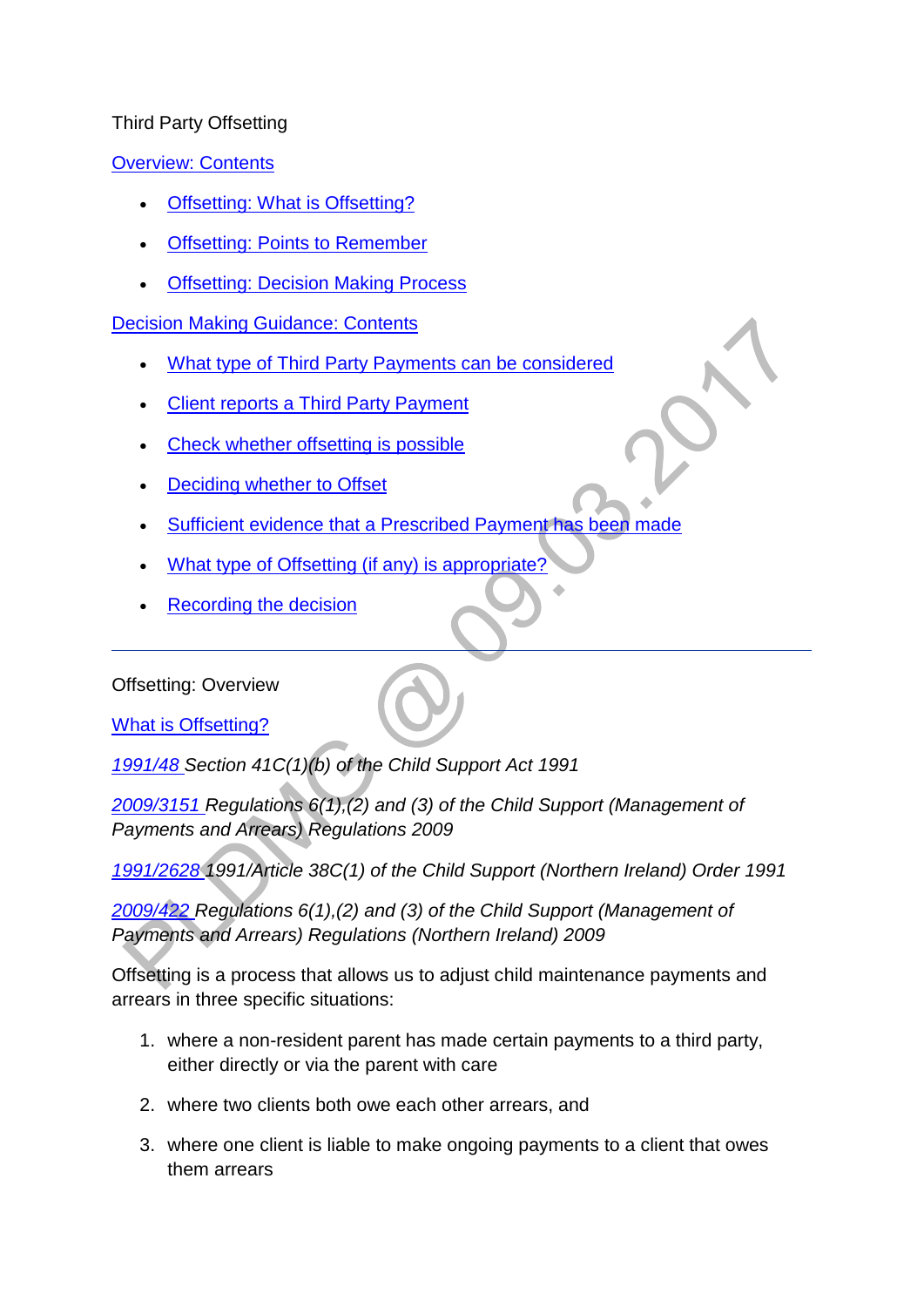This guidance deals with offsetting payments made to a third party.

[Offsetting: Important Points to Remember](http://np-cmg-sharepoint.link2.gpn.gov.uk/sites/policy-law-and-decision-making-guidance/Pages/Offsetting/Offsetting---Third-party-payments.aspx)

- Whether to offset is a discretionary decision. There is no right of appeal, but any decision to allow / refuse offsetting can be challenged through Judicial Review. It is therefore essential that you fully record the reasons for your decision and that you have considered the welfare of any child the decision potentially affects. Refer to the Discretionary Decision Making Guidance for further advice;
- Offsetting only applies to parent with care arrears or ongoing payments. **We cannot offset against Secretary of State arrears in any circumstances.**
- We do not need to obtain consent from clients in order for offsetting action to be taken, but we must inform them that we are proposing this and invite them to comment.

# [Offsetting Decision Making Process: Overview](http://np-cmg-sharepoint.link2.gpn.gov.uk/sites/policy-law-and-decision-making-guidance/Pages/Offsetting/Offsetting---Third-party-payments.aspx)

- When you are considering offsetting, you will need to decide in the first instance whether offsetting is possible and if so, how this would be done;
- You would then need to notify both clients about the proposed action and invite their comments. You should allow the clients 14 days to respond.
- At the end of this period, you should consider any information / evidence submitted by both clients and decide whether offsetting is appropriate;
- You would then notify the parties of your decision and complete any offsetting action you have decided is appropriate.

Decision Making Guidance: Third Party Payments

Third Party Payments are prescribed payments made by a non-resident parent to a Third Party, either directly, or via the Parent with Care.

Offsetting for Third Party Payments will only be considered if requested by either the non-resident parent or the parent with care.

# **You should ensure non-resident parents understand that:**

- we can only consider certain types of payments (see below), and
- they may need to provide evidence confirming that (1) the payment was made and (2) the parent with care had agreed to the payment being made on their behalf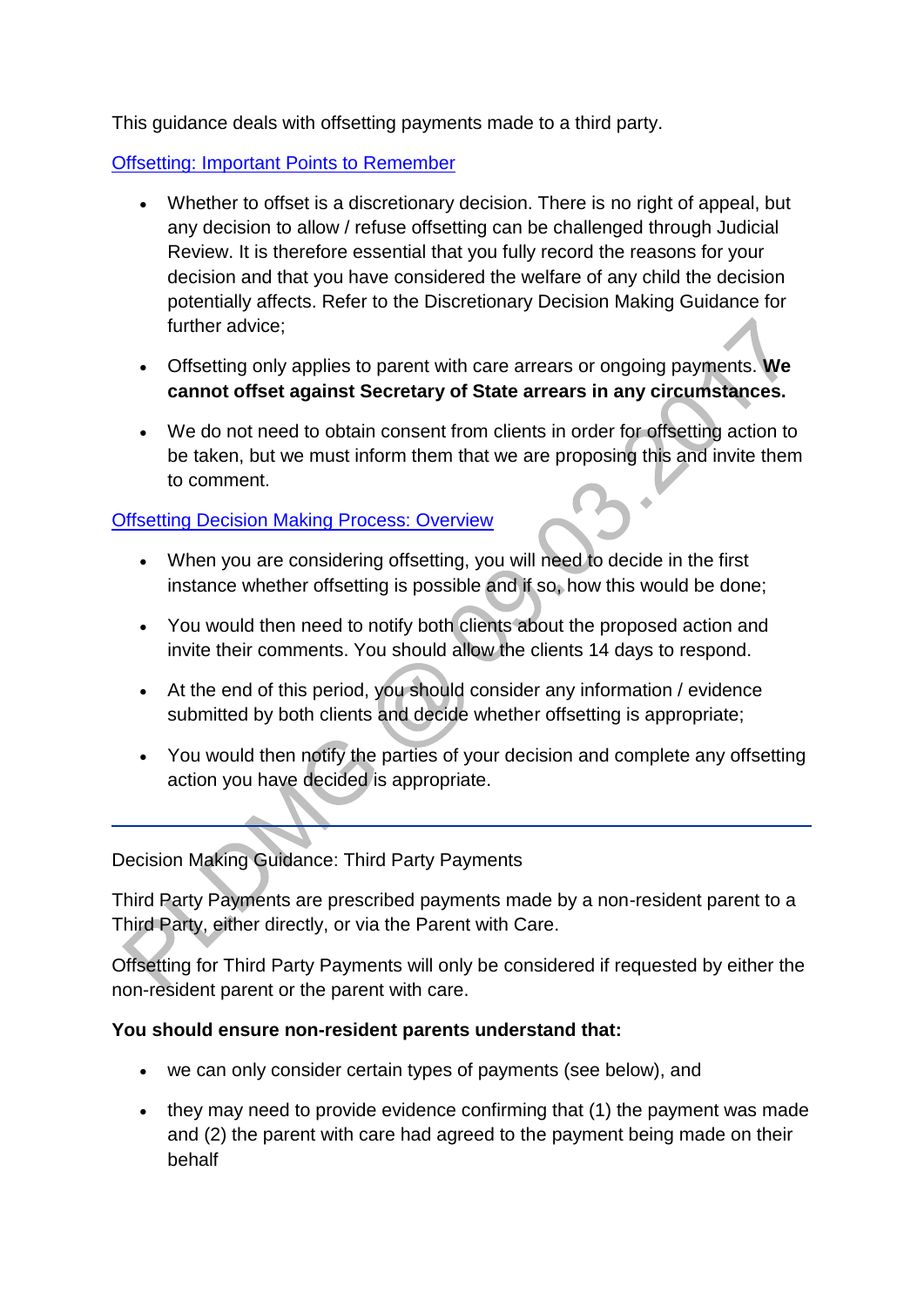## **What type of third party payments can be considered?**

The type of Third Party Payments that can be considered for offsetting are prescribed in legislation. The payments can be made by the non-resident parent:

- directly to the Third Party, or
- via the parent with care, providing it was paid to them for this purpose

But they must be for one of the purposes listed below:

- payments on a mortgage or loan that was taken out to buy, or make essential repairs / improvements to the qualifying child's home;
- rent on the qualifying child's home;
- gas, water or electricity charges on the qualifying child's home
- essential repairs to heating systems in the qualifying child's home
- essential repairs to maintain the fabric of the qualifying child's home
- Council Tax payable by the parent with care in respect of the qualifying child's home

#### **Client reports a third party payment**

When a client reports that a third party payment has been made, you must ask them to provide full details of the amount(s) and purpose of these payments. If the purpose does not fall within the list of prescribed payments, you must advise the client that offsetting cannot be considered.

If the purpose of the payment(s) falls within the list of prescribed payments, you should contact the other client to confirm whether they agree with the amount / purpose stated.

- if the other client agrees with the information provided, you do not need to request further information / evidence and should check the case to confirm whether offsetting is possible
- if the other client does not agree with the information provided, you should ask the party who reported the payment to provide information / evidence confirming the details. You should allow them 14 days to provide this. If they fail to do so, then offsetting should be refused. If they provide information / evidence confirming that the reported payments were made, you should check whether offsetting is possible

NOTE: clients reporting third party payments should be reminded that offsetting is not an alternative method of payment, and that whether individual payments are offset is a discretionary decision. If third party payments are likely to continue, clients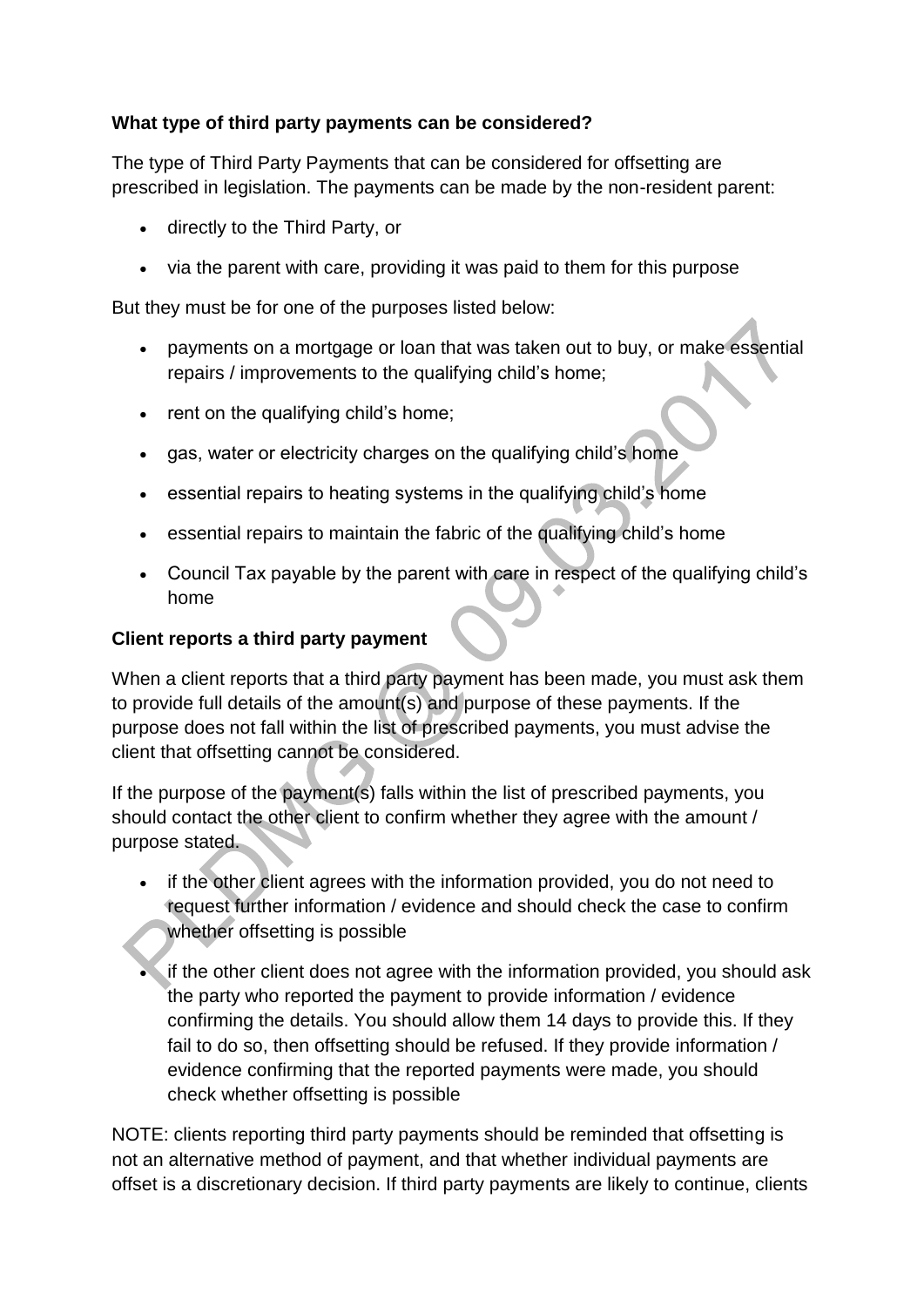should be encouraged to consider a family based arrangement or paying by maintenance direct.

## **Check whether offsetting is possible**

When you have confirmed that a third party payment has been made that may be appropriate for offsetting, you should check whether this is possible. We can only offset if:

- the non-resident parent has outstanding arrears that can be reduced to reflect the Third Party Payment(s), or (if not)
- the non-resident parent is liable to pay ongoing maintenance payments

If offsetting is possible, you would notify both clients that we are considering offsetting arrears / future payments to reflect third party payments that have been reported. Both clients should be invited to submit any comments on our proposed action and any further information or evidence that they wish to be considered when we are deciding whether or not to offset. You should allow 14 days for the clients to respond.

At the end of this period, you should consider all the information / evidence submitted and decide whether to offset.

# **Deciding whether to offset**

When you are deciding whether or not to offset a third party payment, there will be two key points to consider:

- is there sufficient evidence to confirm that an amount has been paid by the non-resident parent for a purpose falling within the list of prescribed payments? At this stage you are determining whether there is sufficient evidence of a payment that would be suitable for offsetting.
- if so, what type of offsetting (if any) is appropriate, taking into account any comments on the proposed action that have been submitted by the clients? REMEMBER: even if you decide a payment has been made that is suitable for offsetting, whether / how you do so is a discretionary decision. At this stage you will need to consider the financial impact of offsetting on all parties potentially affected by this action.

NOTE: to avoid the possibility of a double benefit to the non-resident parent, a third party payment should not be offset in respect of any payment that has been taken into account as a variation and vice versa.

# **Sufficient evidence that a prescribed payment has been made**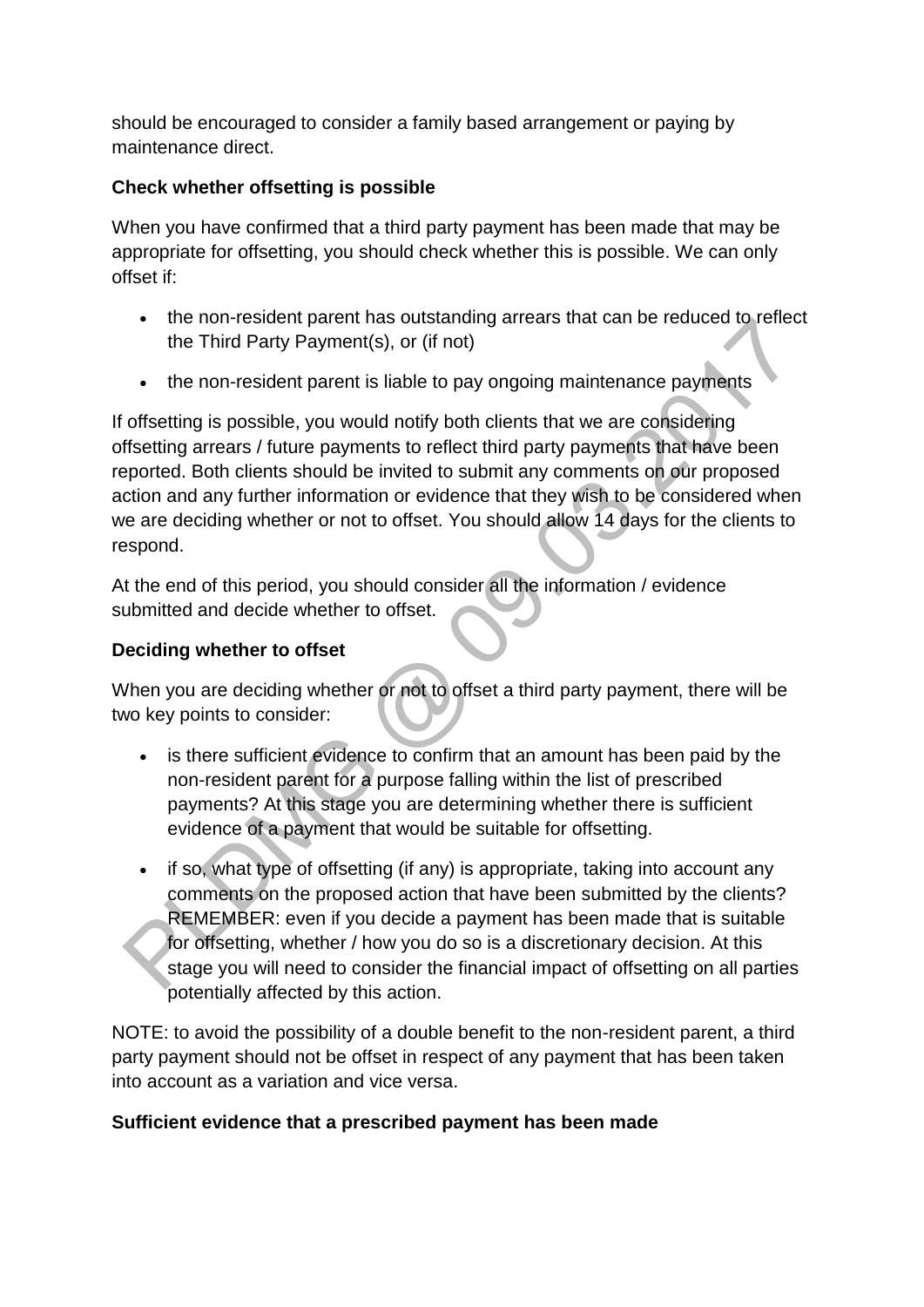- if both clients agree on the amount and purpose of the payment(s) made, this will be sufficient evidence
- $\bullet$  if not, you would need evidence confirming (1) the amount(s) paid; and (2) the purpose of the payments
- evidence for these purposes might include statements from both parties, copies of bank statements and / or receipts, copies of bills etc.

NOTE: it is an underlying principle of third party offsetting that the parent with care should have agreed to the payment(s) being made on their behalf. However, providing you have evidence that relevant payments were made, you should assume that the parent with care agreed to this. The only exception would be cases where the parent with care can prove that they have given the money back to the nonresident parent.

You would need to consider all the information / evidence submitted and decide whether, on the balance of probabilities, a third party payment has been made and if so, for what amount.

If you decide there is insufficient evidence that a Third Party Payment has been made, you should refuse the request for offsetting.

If you decide there is sufficient evidence that a Third Party Payment has been made, you should consider the type of offsetting that is appropriate.

# **What type of offsetting (if any) is appropriate?**

If there is sufficient evidence a payment has been made that is suitable for offsetting, you need to consider what (if any) type of offsetting is appropriate. There are two types of action that can be considered in third party payment cases:

- offsetting against arrears where we reduce any arrears owed by the nonresident parent to reflect the Third Party Payments; and
- offsetting against current liability where the non-resident stops making ongoing payments for a specified period. The amount we have agreed to offset is attributed against these payments as they become due, until the amount allowed has been cleared.

You should only consider offsetting against current liability if there are:

- no arrears available for offsetting action to be taken, or
- insufficient arrears for the full third party payment(s) to be offset. In these circumstances, you should offset against any arrears that are available first, and only consider offsetting any balance against ongoing payments

When you are deciding whether offsetting is appropriate, you must consider: